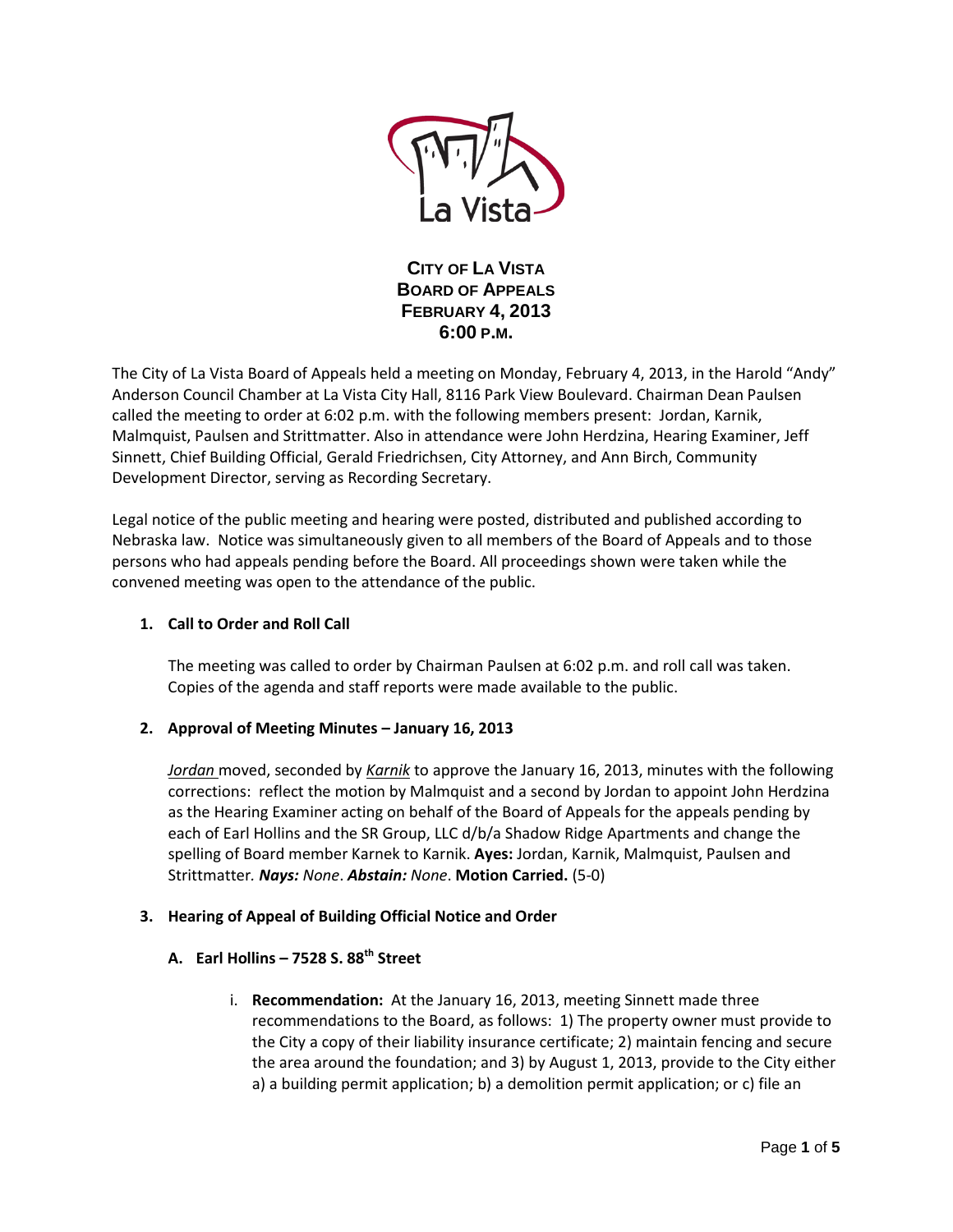appeal to the Board for an extension. The hearing was continued until this meeting of February 4, 2013.

ii. **Continuation of Hearing:** Sinnett came forward and advised the Board that he had received the certificate of insurance from the property owner and had spoken to the owner after the meeting held January 16, 2013. The property owner stated to Mr. Sinnett he was agreeable to the conditions outlined by the Board at the last meeting.

Karnik questioned if the owners would have until August 1, 2013, to comply with the conditions. Paulsen stated yes. Herdzina recommended the Board consider continuing the hearing to August 1, 2013, and not close the hearing so the Board can evaluate progress by that date, and depending on where the case stands, the Board could hear the appeal at a meeting on or about August  $1<sup>st</sup>$  or hear it at another regular meeting of the Board.

iii. *Paulsen* moved, seconded by *Strittmatter* to again continue the hearing to a date on or about August 1, 2013, or unless otherwise required. **Ayes:** Jordan, Karnik, Malmquist, Paulsen and Strittmatter. *Nays: None. Abstain: None.* **Motion Carried.**  (5-0)

#### **B. Shadow Ridge Apartments – 8500 Granville Parkway**

i. **Continuation of Hearing:** This matter came on for hearing as a result of the motion for continuance granted at the meeting of the Board held January 16, 2013. Herdzina stated that present tonight were attorneys Gerry Friedrichsen for the City and Max Burbach for the appellant regarding the Notice of Violation letter dated October 3, 2012, and appeal letter dated November 1, 2012. The original hearing scheduled to be held January 16, 2013, was continued to this date. Herdzina requested the record show the notice of the meeting was properly given and served on Mr. Friedrichsen and Mr. Burbach. He further stated that for the purpose of this appeal the Board acknowledges the ordinances of the City of La Vista which include the International Property Maintenance Code and the Rental Inspection Program code. He noted that the proceedings are recorded but the tape recording serves as a back-up only and the minutes of the Recording Secretary will serve as the official minutes of the meeting. Should the appellant desire a court reporter it would be at its expense. Herdzina also noted that Board member Mr. Strittmatter had acknowledged his employer company has used the Koley Jessen law firm, of which Max Burbach is a partner. Strittmatter explained his employer, Olsson & Associates, has used this same law firm for corporate matters, however nothing related to this case. Herdzina asked whether the City or the appellant had any objection to Mr. Strittmatter hearing this case. Mr. Friedrichsen stated there was no issue from the City's perspective. Mr. Burbach stated no objection. Herdzina confirmed both parties waive any objection. Herdzina explained to the Board he had talked to counsel for both parties and gleaned there were some positive developments concerning this matter and a chance that the parties could work things out.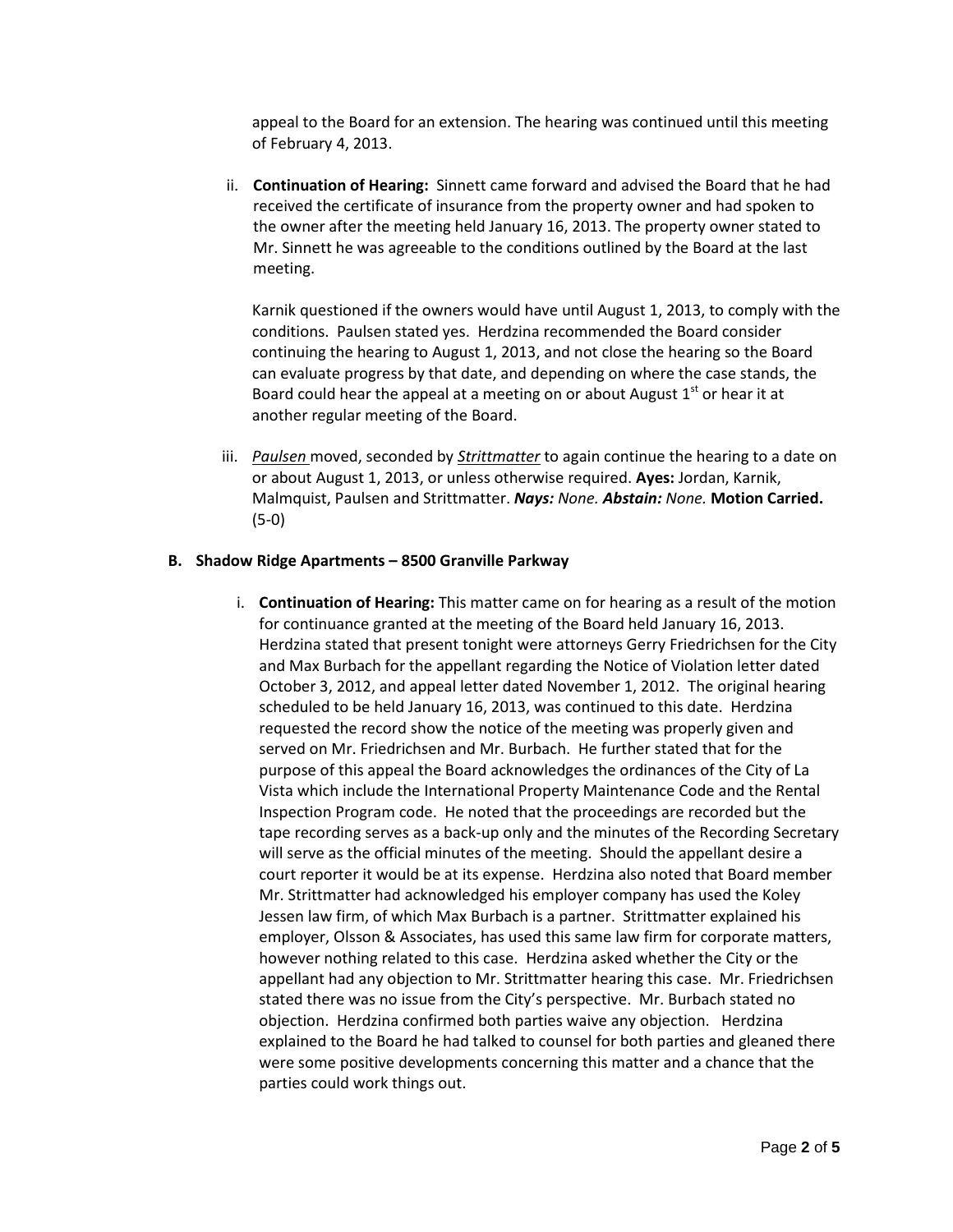Sinnett came forward and presented a copy of a Memo from SR Group, Stephen F. Elken, dated January 28, 2013. Herdzina marked the letter "Exhibit 1, SR Group" and made it part of the record for this hearing. Sinnett explained he had met with Mr. Elken, who represents the owners of the Shadow Ridge apartments, and discussed how to remedy the violations. Sinnett stated he was agreeable to a 60 day extension to see if the owners make progress on the repairs and follow through to fruition as they promised. Sinnett explained the owners were working on the fire-rating of the furnace rooms, the furnace replacements, changing the material supporting the furnaces with those in the worst shape to be done immediately, fire door replacement, and the entry decks and balconies need a campus plan to replace them throughout the year. Sinnett stated he needs a more detailed plan and that the worst need to be done first.

Paulsen asked if any of the furnaces had been replaced yet. Sinnett stated none of the ones noted on the inspection report. Mr. Burbach stated the owner has every intention of fulfilling the requirements. Herdzina asked for a recommendation on time needed to complete, and there are two issues, first that the City see progress and, secondly, that the requirements are finished. Mr. Burbach stated there is both inside and outside work and the outside work is contingent upon weather. Karnik questioned how much life or safety is at risk. Sinnett explained the inspectors did not do a carbon monoxide test however there are problems with fire rating, some furnace units are leaning, and some units need to be repaired due to age. Karnik asked how many units are occupied. Laura Miller, manager of the apartment complex, stated approximately ninety-five percent. Karnik questioned if the worst case scenario happened, a fire, what is the City's exposure. Sinnett stated the owners had been issued notice to do the repairs and been given sixty to ninety days to get it done. Sinnett further stated the owners need to identify the worst decks and get them fixed first. Jordan asked why it has taken the owners so long. Sinnett deferred to the owners for an answer. Paulsen questioned why Sinnett did not just issue red tags. Sinnett stated the inspectors did not see anything that bad. Herdzina asked Sinnett what needs to be done in sixty to ninety days. Sinnett stated a good faith effort to correct the items on pages one through four of the inspection report (the Notice of Violation). Herdzina questioned whether or not realistically it can be done in that amount of time. Sinnett stated yes.

Laura Miller, manager of the Shadow Ridge apartments, came forward and stated a lot of work has been done since the initial inspection. Ms. Miller stated she has gone through the items which need to be done and made a spreadsheet, checking off items as they are done. She stated most of the furnaces have been replaced already but missed the fact the contractor had not called the City to inspect them. Paulsen asked how many of these furnaces have been replaced. Ms. Miller stated not all of them in the first inspection report, but presented to the Board a photograph of an example of the new work. Herdzina marked the photograph "Exhibit 2, SR Group" and made it a part of the record for this hearing. Paulsen questioned the condition of the boxes under the units to keep them upright. Ms. Miller stated they were also replacing them including the one next to it in order to meet the code. Karnik questioned if Black Hills Energy has ever red-tagged any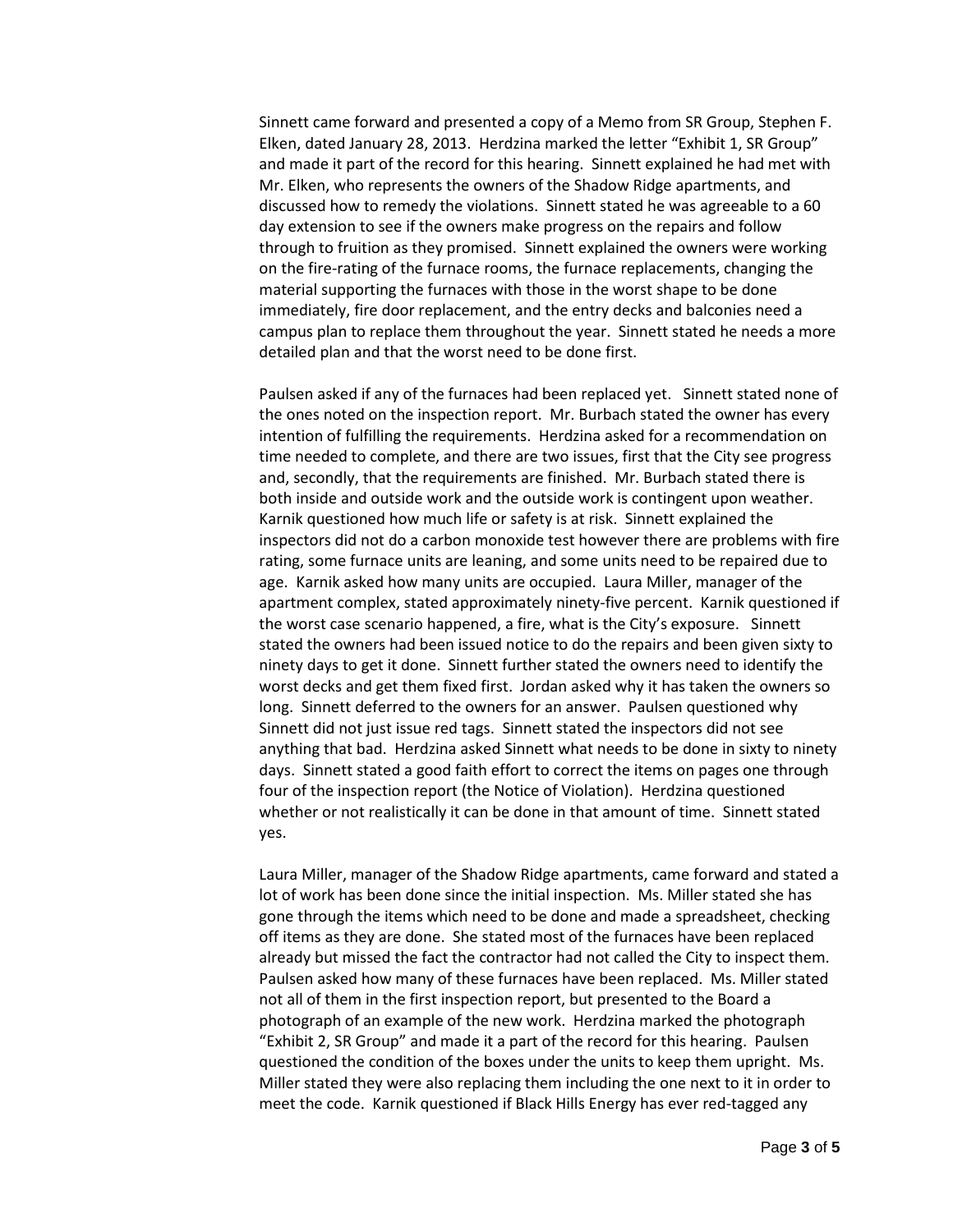units. Ms. Miller stated Black Hills Energy checks them and if she gets a red tag, that unit gets replaced. Paulsen asked how old the units are and how many apartment units are in the complex. Ms. Miller stated she believed the complex was constructed in 1972 and there are 276 rental units. Herdzina questioned if it was reasonable to continue the hearing for sixty days and determine if the items on the memo are corrected. Ms. Miller stated they have hired someone who specifically will take care of this and then note it on the spreadsheet. Ms. Miller offered to give a copy of the spreadsheet to the City. Herdzina suggested she give a copy to Mr. Sinnett, keeping Mr. Sinnett updated on an ongoing basis. Mr. Friedrichsen had no objection.

Strittmatter asked, of the units fixed and the ones on the spreadsheet, how many units could still be bad. Ms. Miller estimated about forty percent need repairs. Strittmatter questioned with the cycle of repairs, how many years it will take to fix or replace all of them, and questioned if the situation is potentially dangerous. Ms. Miller replied they will replace thirty to forty per year and they are on a five year plan. She further stated Black Hills Energy comes out twice a year to turn on and off the furnaces and they have their eyes on them. Paulsen asked if the continuance was for just 28 apartments. Herdzina stated yes, this meeting is on the notice Mr. Sinnett issued. Strittmatter stated the problems continue and they need a back-up plan because this seems dangerous. Ms. Miller stated the Board saw one picture in their packet and that was the worst case. Paulsen stated the units in the letter may not be fixed and asked if these could get priority. Herdzina asked what efforts the SR Group will give to the 28 units in the notice so that they are addressed first.

Herdzina suggested a motion to continue the hearing to April 10, 2013, when the Board will reconvene and get a formal update and hold the appeal hearing if necessary. Karnik asked if a fire did occur, what is the exposure of the City. Friedrichsen stated he has not researched this matter and he did not represent the insurer, but the City's obligation is to act on the extent of their knowledge, how well the inspection was done and what an inspection should entail. He further explained if Mr. Sinnett is looking at the right things and what he has seen so far he has told the owners about what needs to be done, the City may have little or no exposure. The standard is to do what is reasonable. Friedrichsen recommended to the extent Black Hills Energy gives reports, a copy should be given to Mr. Sinnett of what Black Hills has found regarding bringing the units up to code. Herdzina asked Mr. Burbach if SR Group would be willing to give these reports to the City. Burbach answered yes however if there were red tags or an immediate danger, they would have required the occupants to leave. Herdzina stated it sounds like the City has agreed with what SR Group needs to do within the next 60 days.

ii. *Jordan* moved, seconded by *Paulsen* to continue the hearing to April 10, 2013. **Ayes:** Jordan, Karnik, Malmquist, Paulsen and Strittmatter. *Nays: None. Abstain: None.* **Motion Carried.** (5-0)